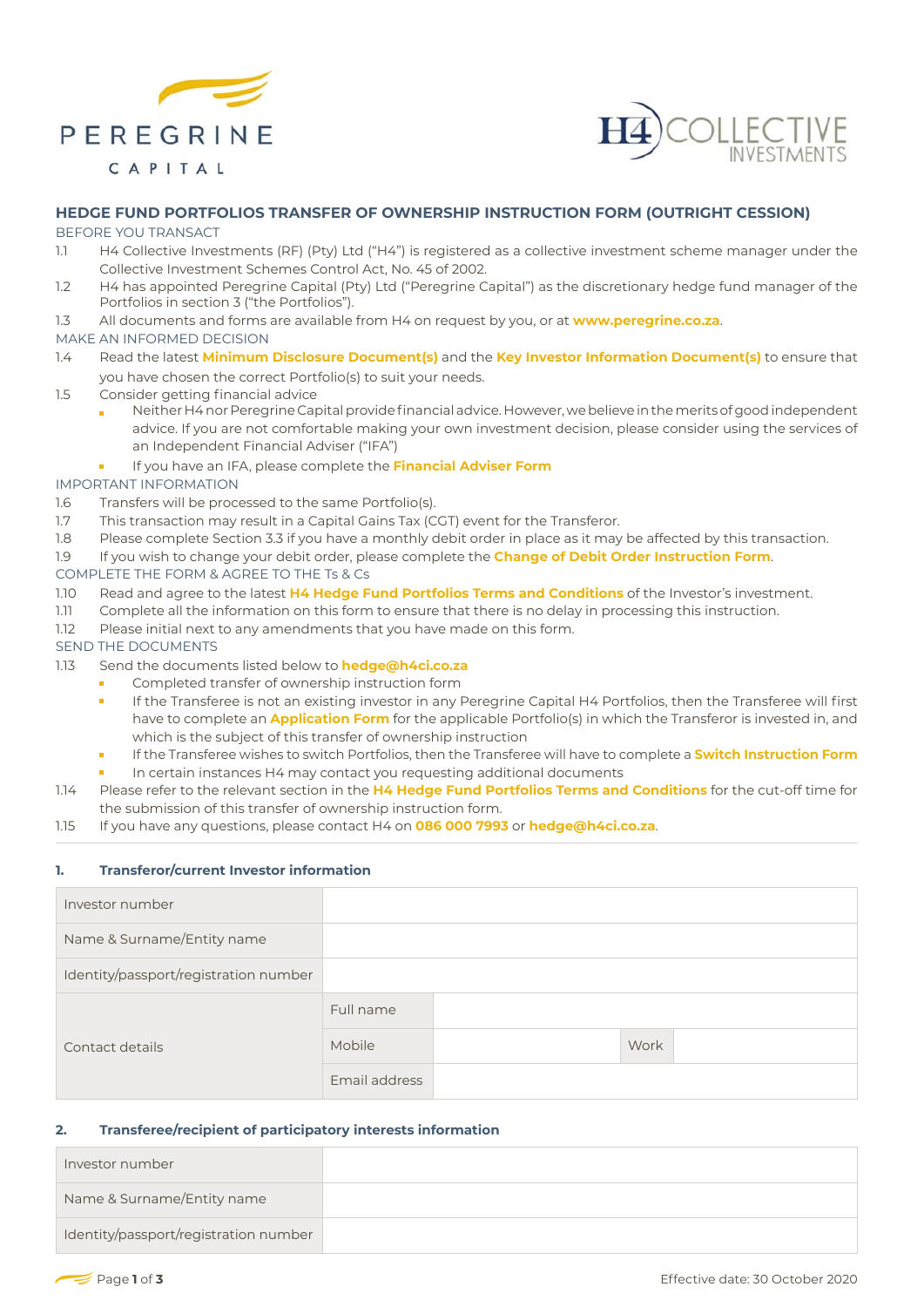| Contact details | Full name     |      |  |
|-----------------|---------------|------|--|
|                 | Mobile        | Work |  |
|                 | Email address |      |  |

# **3. Transfer of ownership of Portfolio(s)**

Indicate the Portfolio(s) you would like to transfer ownership of to the Transferee, and the amount to be transferred

#### 3.1 **Qualified Investor Hedge Funds**

| <b>Portfolios</b>                                | <b>Withdrawal date</b><br>First calendar day<br>of the month | <b>Withdrawal Amount/</b><br><b>Percentage/Number</b><br>of Participatory Interests |
|--------------------------------------------------|--------------------------------------------------------------|-------------------------------------------------------------------------------------|
| Peregrine Capital High Growth H4 QI Hedge Fund   |                                                              |                                                                                     |
| Peregrine Capital Pure Hedge H4 QI Hedge Fund    |                                                              |                                                                                     |
| Peregrine Capital Dynamic Alpha H4 QI Hedge Fund |                                                              |                                                                                     |

## 3.2 **Retail Hedge Funds**

| Peregrine Capital Pure Hedge H4 QI Hedge Fund<br>Peregrine Capital Dynamic Alpha H4 QI Hedge Fund |                        |                                                                                     |
|---------------------------------------------------------------------------------------------------|------------------------|-------------------------------------------------------------------------------------|
| 3.2<br><b>Retail Hedge Funds</b>                                                                  |                        |                                                                                     |
| <b>Portfolios</b>                                                                                 | <b>Withdrawal date</b> | <b>Withdrawal Amount/</b><br><b>Percentage/Number</b><br>of Participatory Interests |
| Peregrine Capital High Growth H4 Retail Hedge Fund                                                |                        |                                                                                     |
| Peregrine Capital Pure Hedge H4 Retail Hedge Fund                                                 |                        |                                                                                     |
|                                                                                                   |                        |                                                                                     |

### 3.3 **Debit order instructions (if applicable)**

Your monthly debit order may be affected by your transfer of ownership instruction. How would you like your existing debit order to be treated after this transfer of ownership?

**Debit order instruction to remain unchanged** 

Change or cancel debit order instruction, please complete the **Debit Order Instruction Form**

#### **4. Transferor warranty**

By signing below, I/we, the Transferor (or for and on behalf of the Transferor) represent and warrant that:

- 4.1 the participatory interests held by the Transferor which are the subject of this transfer of ownership instruction, are not subject to any pledge or otherwise encumbered in any fashion\*;
- 4.2 my/our estate is not insolvent and has not been sequestrated;

#### **5. Declaration**

By signing below, we, the Transferor and Transferee (or for and on behalf of the Transferor and/or the Transferee), hereby confirm that:

- 5.1 we have been free to obtain such independent legal, financial, tax and/or other professional advice in relation to this instruction and have taken, or otherwise dispensed with, such advice;
- 5.2 we understand that H4 may be legally obliged to disclose the information contained in this form to the South African Revenue Services, and do not object to this disclosure;
- 5.3 we agree to compensate H4 and its employees, agents, officers and directors for all liability, loss, damage and expense that results directly or indirectly from H4 having acted on any information provided by us or on our behalf, in or pursuant to this instruction.

By signing below, we, the Transferor and Transferee (or for and on behalf of the Transferor and/or the Transferee) represent and warrant that:

5.4 if this form is signed in a representative capacity, we have the necessary authority to do so and that this transaction is within our powers;